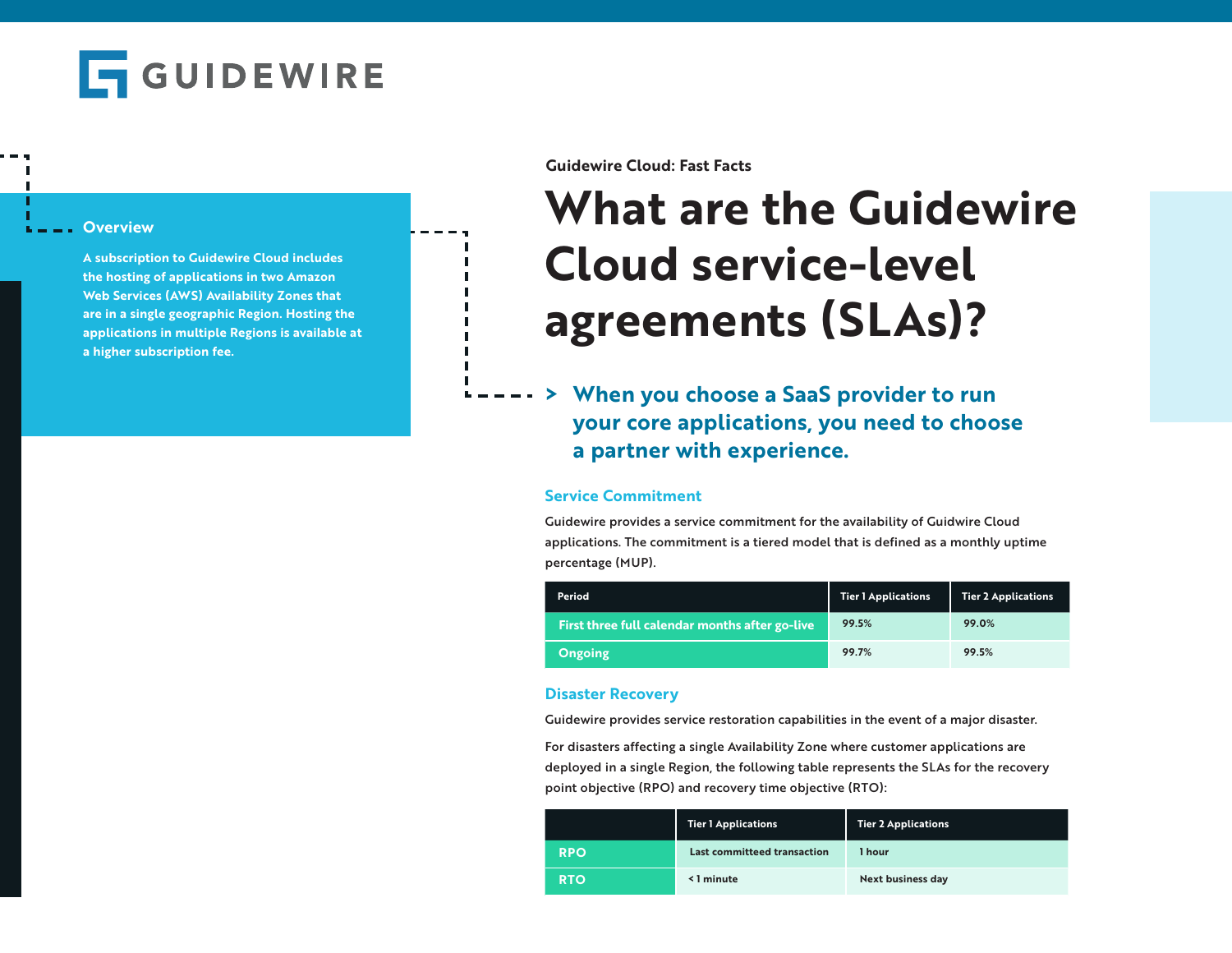**GUIDEWIRE** 

#### **Fast Facts: What are the Guidewire Cloud service-level agreements (SLAs)?**

**For disasters affecting multiple Availability Zones where customer applications are** deployed in one Region, the following table represents the SLAs for the recovery point objective (RPO) and recovery time objective (RTO):

|            | <b>Tier 1 Applications</b> | <b>Tier 2 Applications</b> |
|------------|----------------------------|----------------------------|
| <b>RPO</b> | 1 hour                     | 8 hours                    |
| <b>RTO</b> | 12 hours                   | <b>Next business day</b>   |

## **Which Guidewire applications are Tier 1 and Tier 2?**

| <b>Tier 1 Applications</b>                                       | <b>Tier 2 Applications</b>                                                          |
|------------------------------------------------------------------|-------------------------------------------------------------------------------------|
| <b>ClaimCenter</b>                                               | <b>Client Data Management</b>                                                       |
| <b>PolicyCenter</b>                                              | InfoCenter + DataHub for Billing                                                    |
| <b>BillingCenter</b>                                             | InfoCenter + DataHub for Claims                                                     |
| <b>EnterpriseEngage</b>                                          | InfoCenter + DataHub for Policy                                                     |
| <b>CustomerEngage Quote and Buy for InsuranceNow</b>             | <b>InfoCenter + DataHub for Enterprise</b>                                          |
| <b>ProducerEngage for Salesforce Financial Services Cloud</b>    | <b>Digital Small Business Solution</b>                                              |
| ServiceRepEngage for Salesforce Financial Services Cloud         | <b>AppReader</b>                                                                    |
| <b>Underwriting Management</b>                                   | <b>Address Verification and GeoCoding</b>                                           |
| InsuranceNow                                                     | <b>Catastrophe List</b>                                                             |
| eSignature                                                       | Compare+ (Compare, Contrast, Before<br>& After)                                     |
| <b>Predictive Analytics for Claims (Scoring function)</b>        | <b>Claim Canvas</b>                                                                 |
| <b>Predictive Analytics for Profitability (Scoring function)</b> | <b>Hail Forensic content</b>                                                        |
|                                                                  | <b>Explore for Claims</b>                                                           |
|                                                                  | <b>Explore for Underwriting</b>                                                     |
|                                                                  | <b>Explore for Policy</b>                                                           |
|                                                                  | <b>Predictive Analytics for Claims (all</b><br>functions other than Scoring)        |
|                                                                  | <b>Predictive Analytics for Profitability</b><br>(all functions other than Scoring) |

**Note:** Guidewire does not currently offer Tier 3 applications.

# **TIER 1 APPLICATIONS**

Subscription services that, if unavailable, immediately disable core business operations

## **TIER 2 APPLICATIONS**

Subscription services that, if unavailable, cause business operations to experience immediate and significant operational difficulties